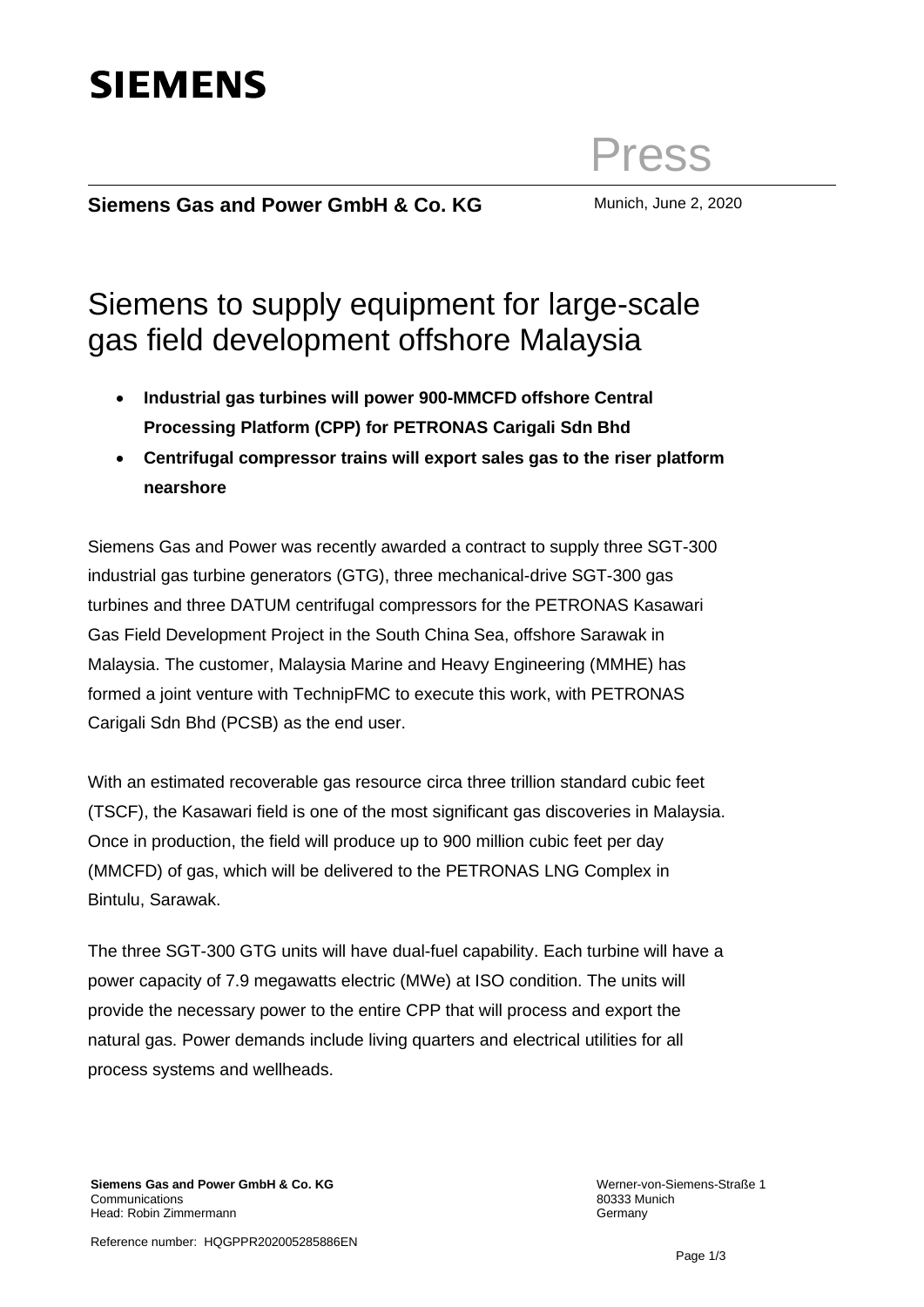The three SGT-300 mechanical drive gas turbines are designed to produce a power output of 9 megawatts (MW) at ISO condition. They will directly drive the DATUM compressors that will compress and export sales gas to the existing riser platform nearshore, before delivering gas to the LNG complex.

The SGT-300 is a robust, proven gas turbine used for power generation and mechanical drive applications throughout the world. The turbine is most renowned for its use in the oil and gas industry and is a popular choice because of its compact arrangement, easy on-site maintainability, and reliability.

The SGT-300 GTG also has a high-efficiency, an innovative dry low emissions (DLE) combustion system and more than 7 million hours of operating experience worldwide. Compared to other gas turbines on the market, the SGT-300 GTG offers a lower life cycle cost, particularly a longer overhaul interval, as well as higher reliability.

The core engine for each SGT-300 will be manufactured at the Siemens Gas Turbine Service Center in Lincoln, United Kingdom, and the GTGs and gas turbine compressor train will be packaged and tested in Houston, Texas, USA. The units will be delivered to the customer in time for the planned startup of the CPP in Q1 2023.

"Siemens Gas and Power is proud to be selected by MMHE in supporting PCSB's project to supply our proven, robust SGT-300 gas turbines and DATUM compressors for their large-scale field projects," said Thorbjoern Fors, CEO for Siemens Energy Oil & Gas Division. "This new contract award follows our breakthrough year in 2018 in Malaysia when Siemens supplied three SGT-300 units after signing our Global Frame Agreement contract with PETRONAS in 2017."



**Above:** *The SGT-300 gas turbine is most renowned for its use in the oil and gas industry and is a popular choice because of its compact arrangement, easy on-site maintainability, and reliability.*